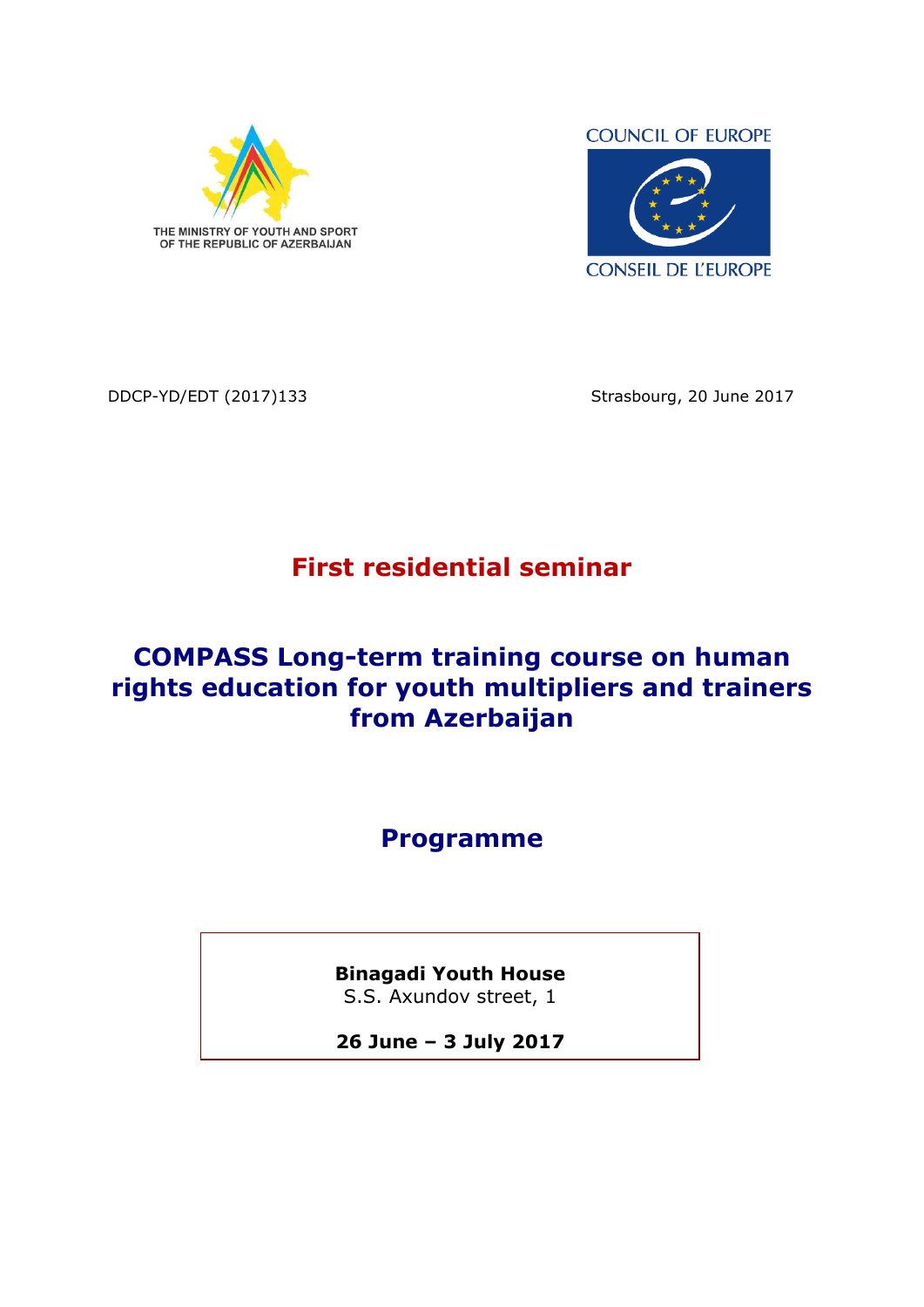### **DRAFT DAILY PROGRAMME**

#### *Monday, 26 June*

09:30-11:00

|                    | Meeting of participants at the Binagadi Youth House |
|--------------------|-----------------------------------------------------|
| <i>17:00</i>       | (S.S. Axundov street 1)                             |
|                    | Getting to know each other                          |
| <i>19:00-20:00</i> | Dinner                                              |

### *Tuesday, 27 June Introduction to the programme and sharing our realities* **Introduction to the day`s programme**

#### **Official opening** of the training course with:

- *Marina Filaretova, Programme Officer at the Council of Europe Youth Department*
- *Azer Abasaliyev*, *Representative of the Ministry of Youth and Sports of the Republic of Azerbaijan*

### **Introduction to the concept and milestones** of the Long-term training course on human rights education and democratic citizenship for youth multipliers and trainers from Azerbaijan

**First residential seminar:** programme, aims and objectives, structure and methodology

- *11:00-11:30 Coffee-break*
- 11:30-13:30 Getting to know each other (Human Rights Bingo)
	- Sharing participants' expectations and aspirations
- *13:00-14:30 Lunch*
- 14:30-16:00 Team-building: cooperation and communication
- (exercise "Chocolate river")
- *16:00-16:30 Coffee-break*
- 16:30-18:00 **Youth work on human rights issues in the participants' realities**
- 18:00-18:30 Reflection groups
- *19:00-20:00 Dinner*
- 20:00-21:30 Group cohesion activity

#### *Wednesday, 28 June*

#### *Introduction to the frame of Human Rights*

**Introduction to the day`s programme**

| 09:30-13:30 |                                                    |  |
|-------------|----------------------------------------------------|--|
|             | What are about our rights? Exercise "Flower Power" |  |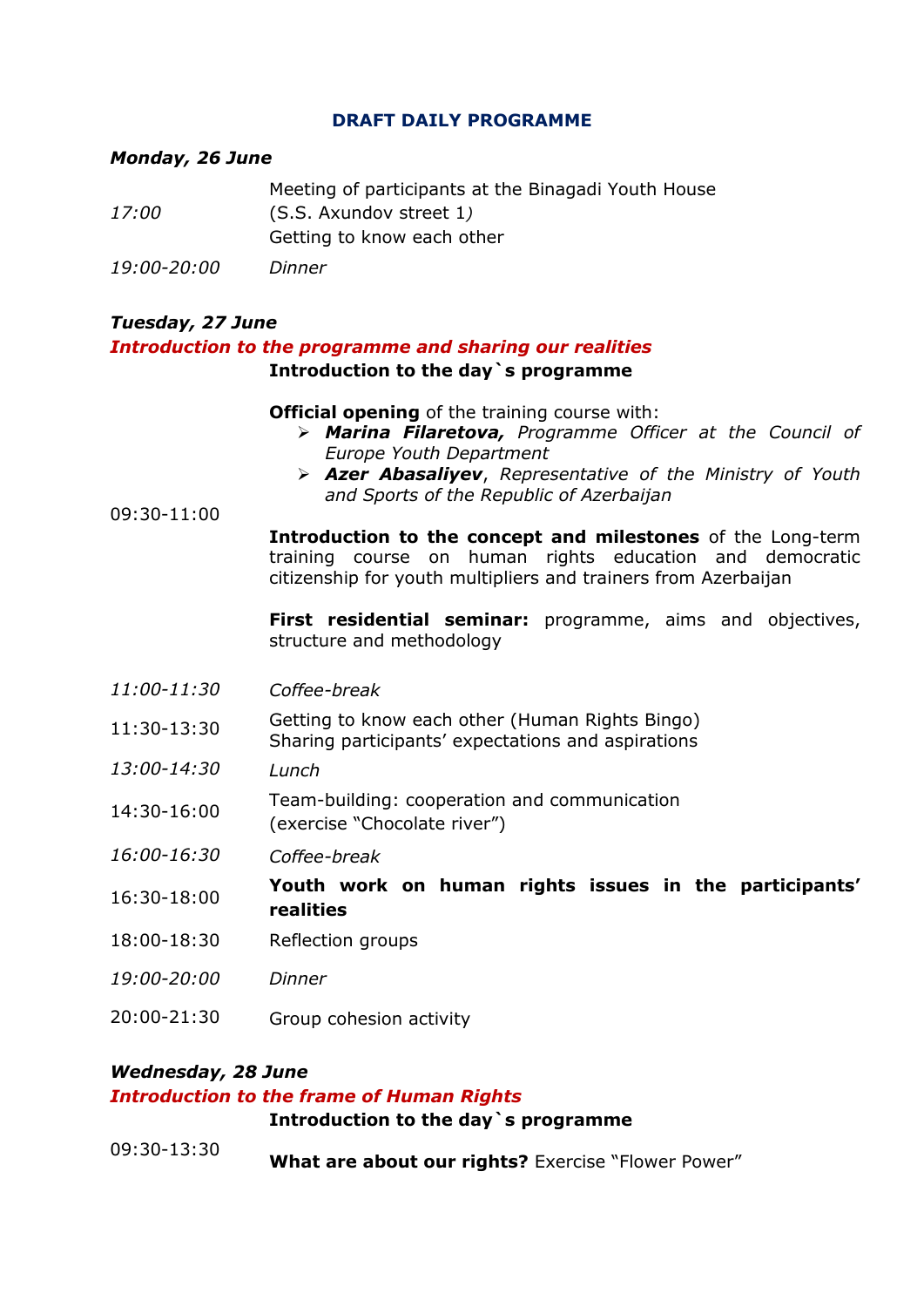**Introduction to Human Rights concept: definitions, evaluation and generations of HR, main documents**

- *13:30-14:30 Lunch*
- 14:30-16:00 **Exercise "Take a step forward"**
- *16:00-16:30 Coffee-break*

16:30-17:30 **Research groups on mechanisms and tools for protecting and promoting human rights at international, European and national levels**

- 17:30-18:30 **Human Rights Dilemmas**
- 18:30-19:00 Reflection groups
- *19:00-20:00 Dinner*

## *Thursday, 29 June*

## *Introduction to Human Rights Education and Compass* **Introduction to the day`s programme**

- 09:30-13:30 **Learning through and for Human Rights Education** Exercise "Limit 20"
- *13:30-14:30 Lunch*

**Non Formal Education:** values and principles

14:30-17:30 **Introduction to Human Rights Education** as the main approach for youth policy and youth work

> **Introduction to Compass**, a manual on human rights education with young people

- 17:30-19:00 **Getting prepared for the practice groups**
- *19:00-20:00 Dinner*
- 20:00-21:30 Work in the practice groups

## *Friday, 30 June*

#### *Human Rights Education in action*

**Introduction to the day`s programme**

- 09:30-10:30 **Giving/receiving feedback How to do debriefing?**
- *10:30-11:30* Work in the practice groups
- 11:30-13:30 **Working groups on the practical use of Compass:**  testing and debriefing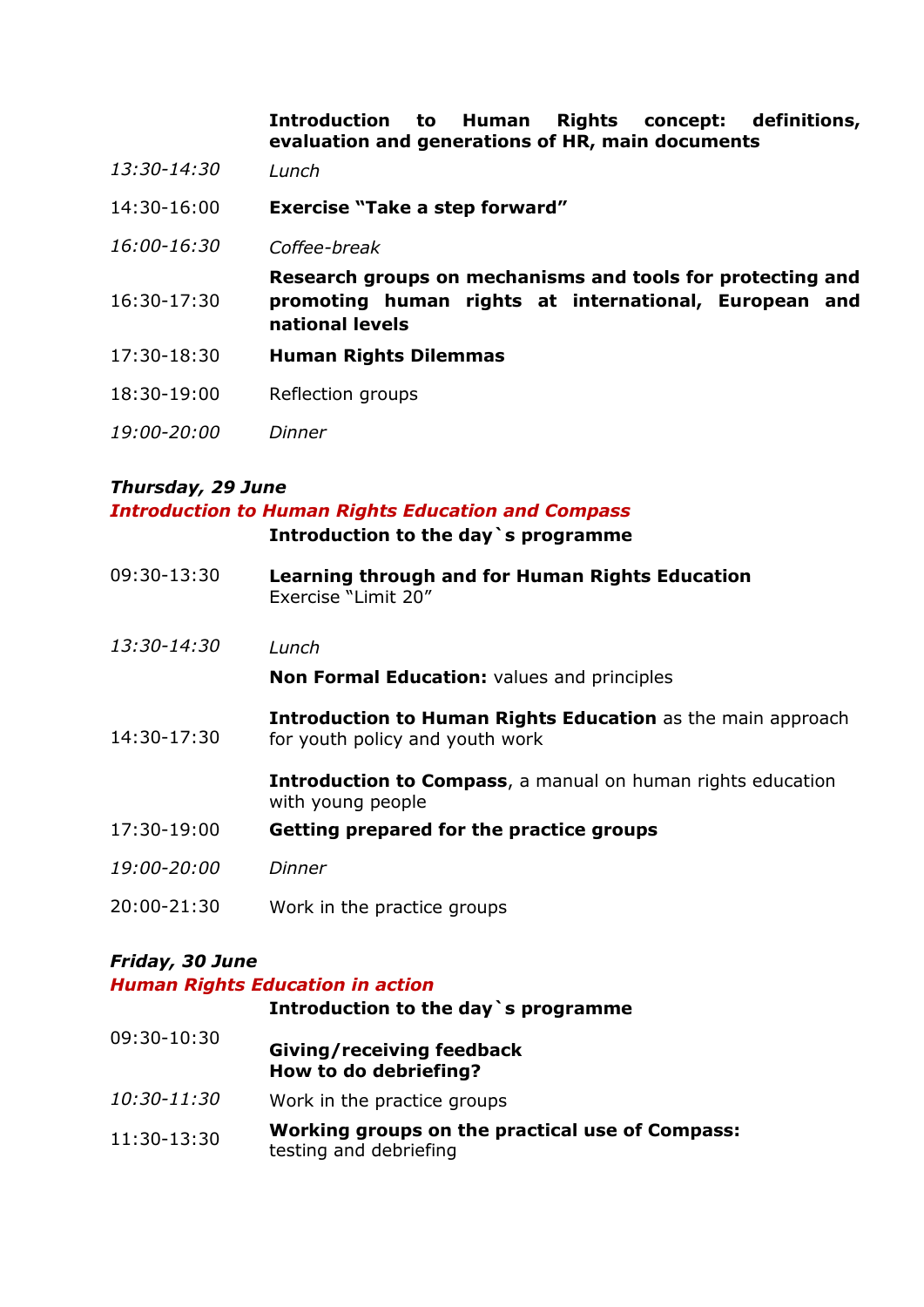| 13:30-14:30 | Lunch                                                                     |
|-------------|---------------------------------------------------------------------------|
| 14:30-18:00 | Working groups on the practical use of Compass:<br>testing and debriefing |
| 18:00-18:30 | Reflection groups                                                         |
| 19:00-20:30 | Dinner                                                                    |

# *Saturday, 1 July Human Rights Education in action*

| 09:30-13:00 | Working groups on the practical use of Compass:<br>testing and debriefing |
|-------------|---------------------------------------------------------------------------|
| 13:00-14:30 | Lunch                                                                     |
| Free time   |                                                                           |
| 20:00       | Dinner out                                                                |

## *Sunday, 2 July Human Rights education activities*

| $09:30 - 09:45$ | Introduction to the day                                                                                                                                                                                                                              |
|-----------------|------------------------------------------------------------------------------------------------------------------------------------------------------------------------------------------------------------------------------------------------------|
| 09:45-11:30     | Re-visiting the practice groups                                                                                                                                                                                                                      |
|                 | My educational activities during the practice phase                                                                                                                                                                                                  |
| 11:30-12:00     | Coffee-break                                                                                                                                                                                                                                         |
| 12:00-12:30     | My practice in the context of the youth work in Azerbaijan                                                                                                                                                                                           |
| 12:30-13:30     | <b>Council of Europe Youth Department:</b> priorities and approaches,<br>values and challenges of the educator's work in non-formal<br>education with Rui Gomes, Head of Education and Training Divison<br>at the Council of Europe Youth Department |
| 13:30-14:30     | Lunch                                                                                                                                                                                                                                                |
| 14:30-15:00     | Intro to the practice phase                                                                                                                                                                                                                          |
| 15:00-18:00     | Designing Human Rights Education activities (adaptation of<br><b>COMPASS)</b>                                                                                                                                                                        |
| 18:00-19:00     | Mentoring groups                                                                                                                                                                                                                                     |
| 19:00-20:00     | Dinner                                                                                                                                                                                                                                               |

# *Monday, 3 July*

# *Further planning and follow-up*

| 09:30       | Introduction to the day `s programme                                   |
|-------------|------------------------------------------------------------------------|
| 10:00-11:00 | Situation with Human Rights in Azerbaijan with Rishid                  |
|             | <b>Rumzade,</b> Representative of the office of Commissioner for Human |